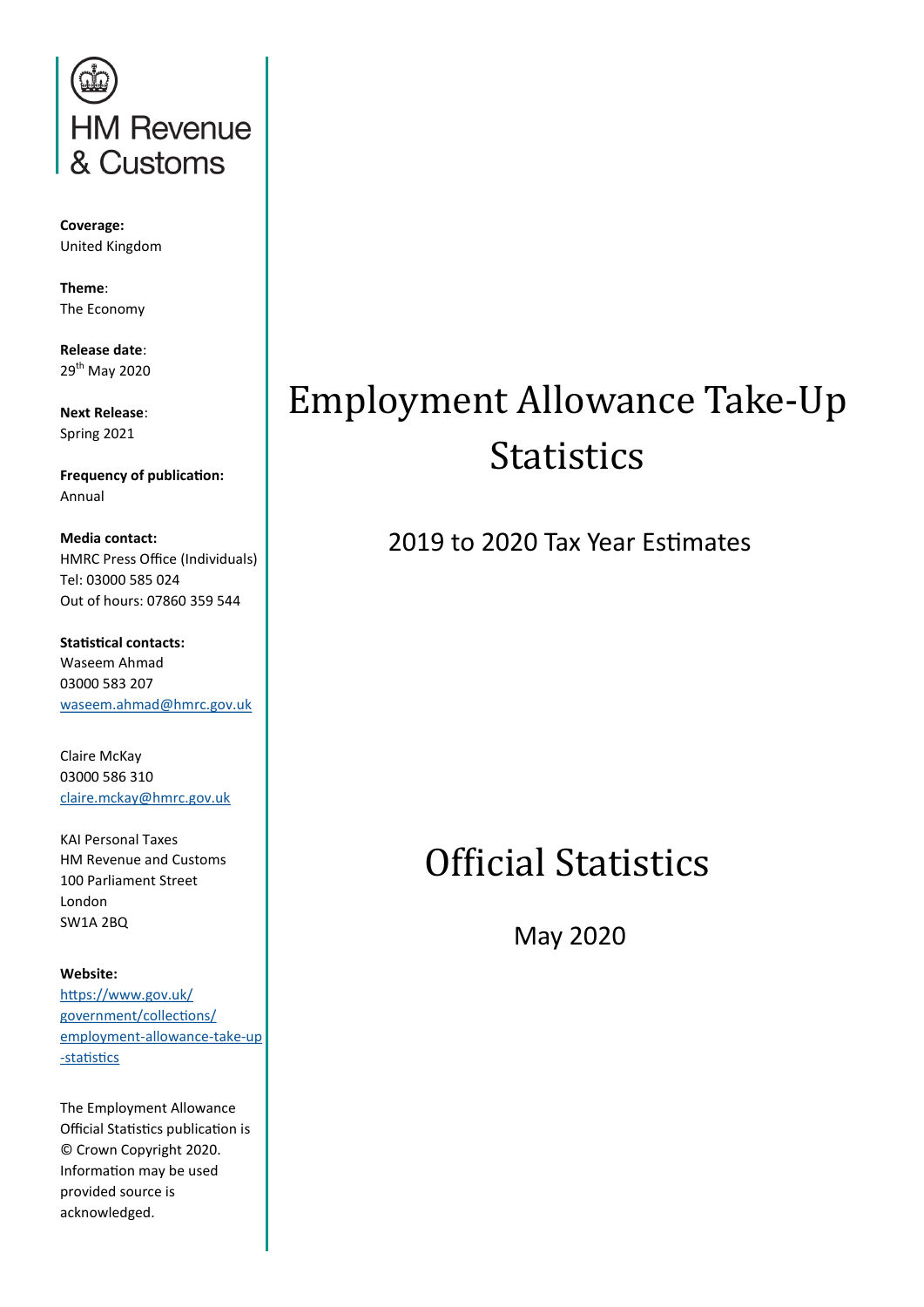# Summary

- Around 1.2 million employers benefitted from the Employment Allowance in the 2019 to 2020 tax year. Take-up increased slightly (2%) from the previous year but has remained relatively consistent since the 2016 to 2017 tax year.
- In the 2019 to 2020 tax year, all parliamentary constituencies continued to have employers that benefit from the Employment Allowance.

Of these employers that benefit:

- The largest three sectors remain the same and account for 39% of take-up, with 'Wholesale and retail trade; repair of motor vehicles and motorcycles' remaining the largest sector at 16%.
- The largest three regions remain the same and account for 42% of take-up, with London continuing to have the most employers at 18%.
- 81% are 'micro' employers, employing nine or less employees.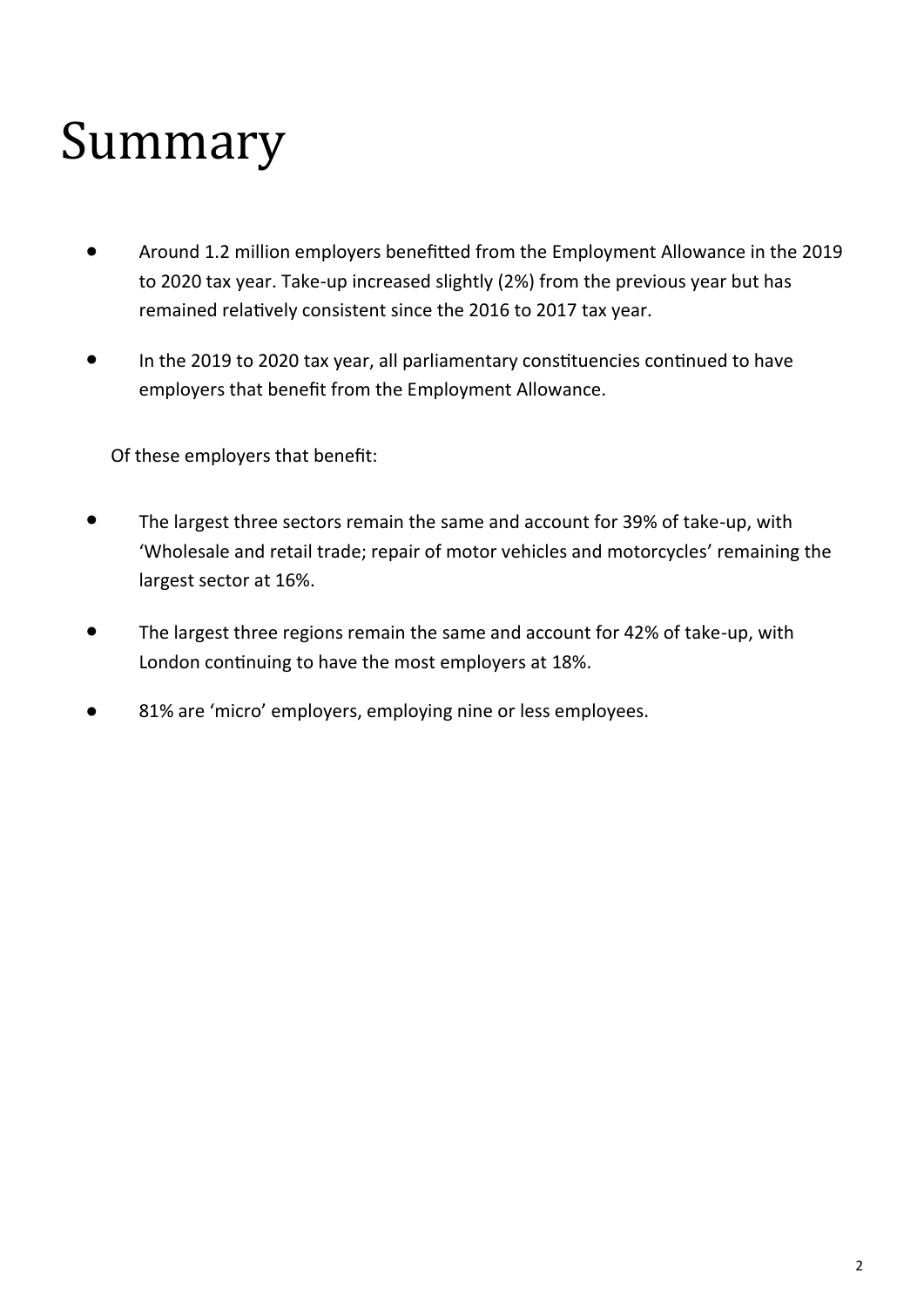## Contents

| 1. Overview                   | Page 4 |
|-------------------------------|--------|
| 2. Sector distribution        | Page 5 |
| 3. Region distribution        | Page 6 |
| 4. Constituency distribution  | Page 7 |
| 5. Employer size distribution | Page 8 |
| 6. Commentary                 | Page 9 |

### Data file

An accompanying data file is provided with this statistical release containing data for the Employment Allowance since the 2017 to 2018 tax year.

This can be found at: [https://www.gov.uk/government/collections/employment](https://www.gov.uk/government/collections/employment-allowance-take-up-statistics)-allowancetake-up-[statistics.](https://www.gov.uk/government/collections/employment-allowance-take-up-statistics)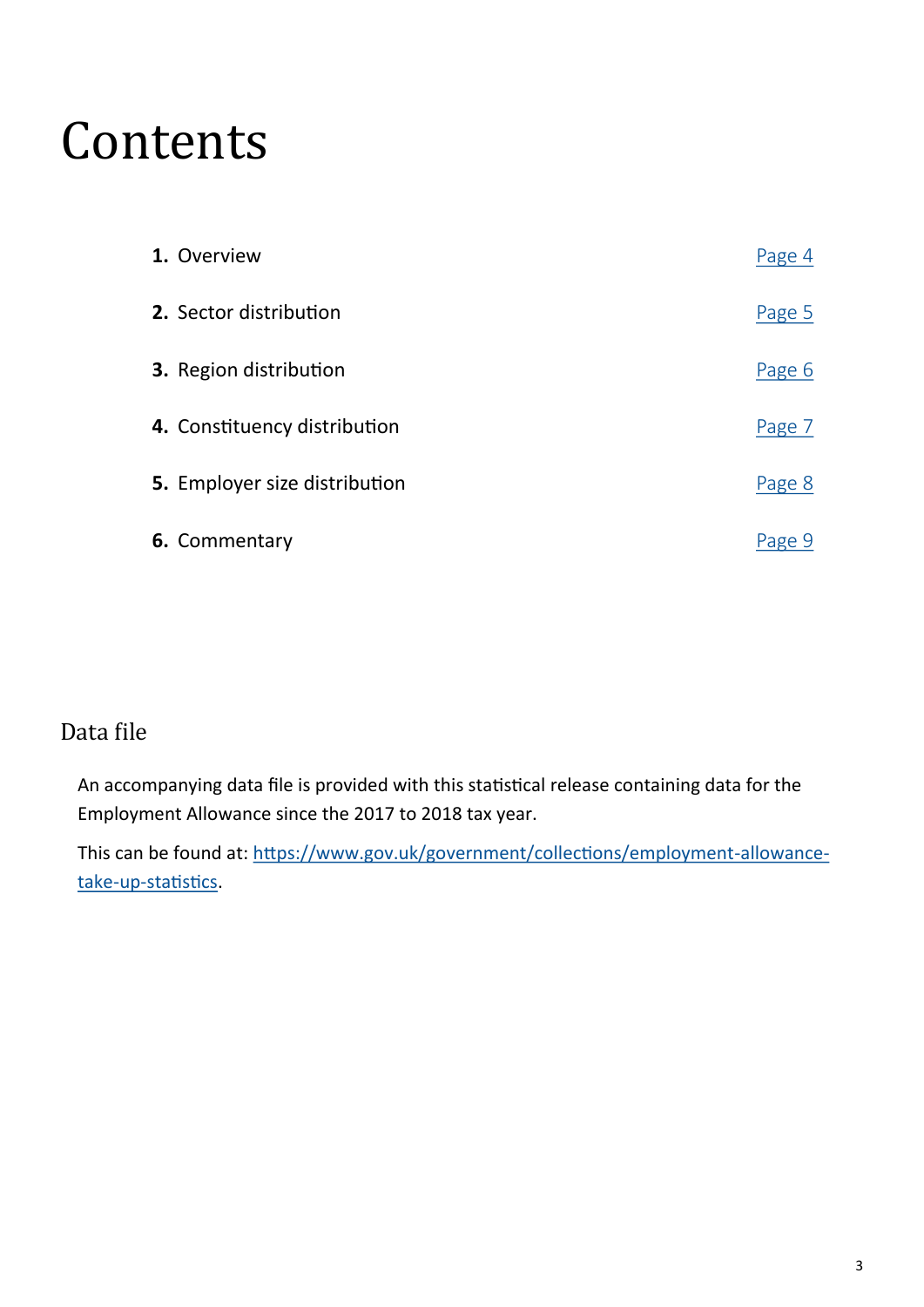### <span id="page-3-0"></span>1. Overview

1.1 The number of employers benefitting from the Employment Allowance has remained steady over the last three years  $1$ 



 $1$  Figures rounded to the nearest 1,000

The total number of employers benefitting from the Employment Allowance has increased by 23,000 (2%) from 1,175,000 in the 2018 to 2019 tax year to 1,198,000 in the 2019 to 2020 tax year. Take-up of the relief has remained stable since the 2016 to 2017 tax year, and there were no further changes to the policy.

In April 2015, eligibility of the relief was extended to domestic employers of care and support workers causing the resulting rise in take-up the following tax year. In April 2016, eligibility of the relief was restricted from sole director only companies causing the resulting decrease in take-up the following tax year.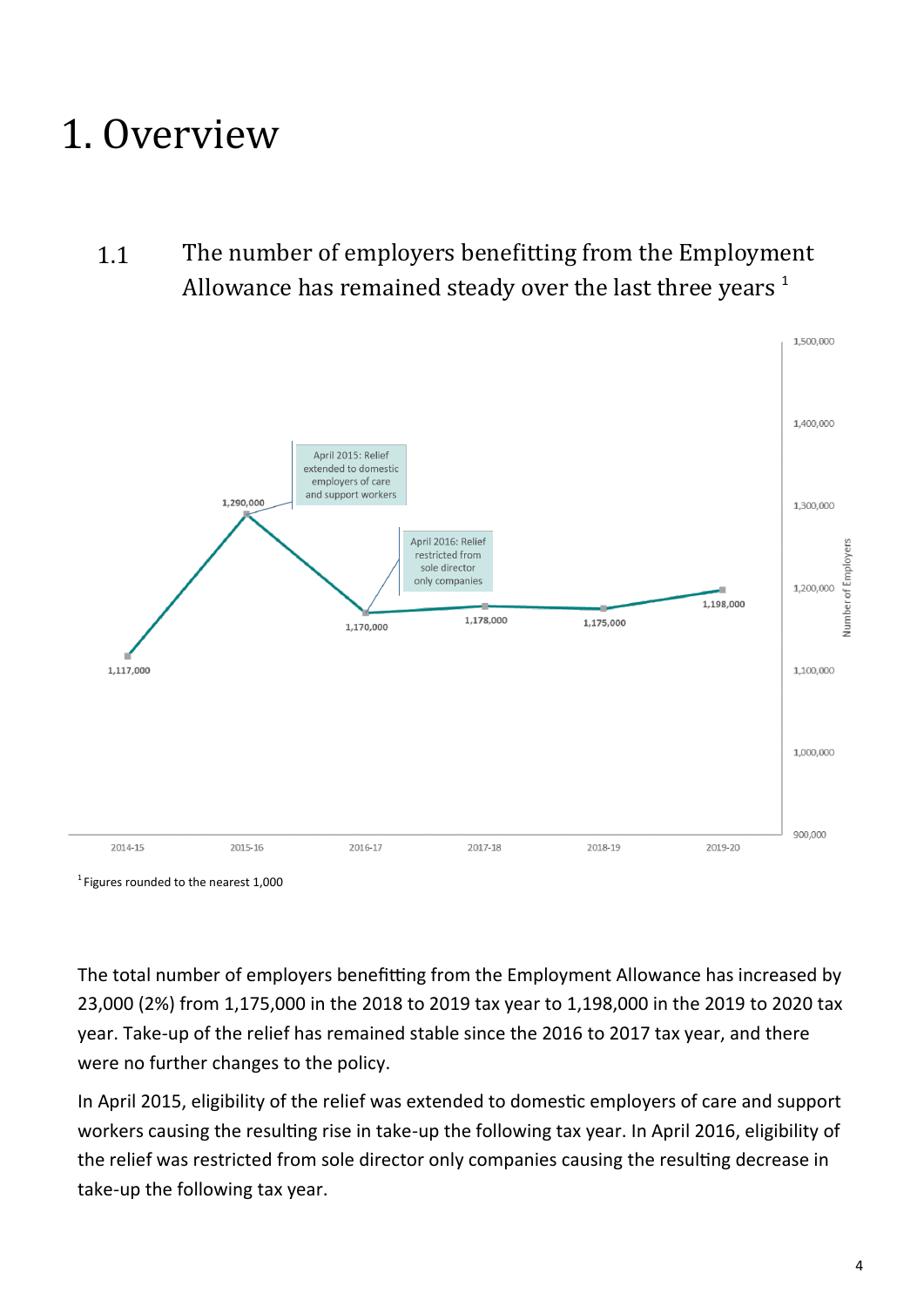### <span id="page-4-0"></span>2. Sector distribution

### 2.1 The largest three sectors account for 39% of all employers that benefit from the Employment Allowance<sup>234</sup>



 $1$ Other sector includes: 'Mining and quarrying', 'Electricity, gas, steam and air conditioning supply', 'Water supply', sewerage, waste management and remediation activities', and 'Public administration and defence; compulsory social security'

 $2$  Figures are rounded to the nearest 1,000 and the nearest %

 $3$  Sum of the sectors may not sum to the total presented in section 1.1 due to rounding and negligible numbers of employers falling into smaller sectors

 $4$  Cases without sector information have been apportioned across sectors based on the distribution of cases where sector information is known

The largest proportion of employers benefitting from the relief are in the 'Wholesale and retail trade; repair of motor vehicles and motorcycles' sector at 16% (197,000). The 'Financial and insurance activities' sector accounts for a small proportion of employers at 2% (20,000).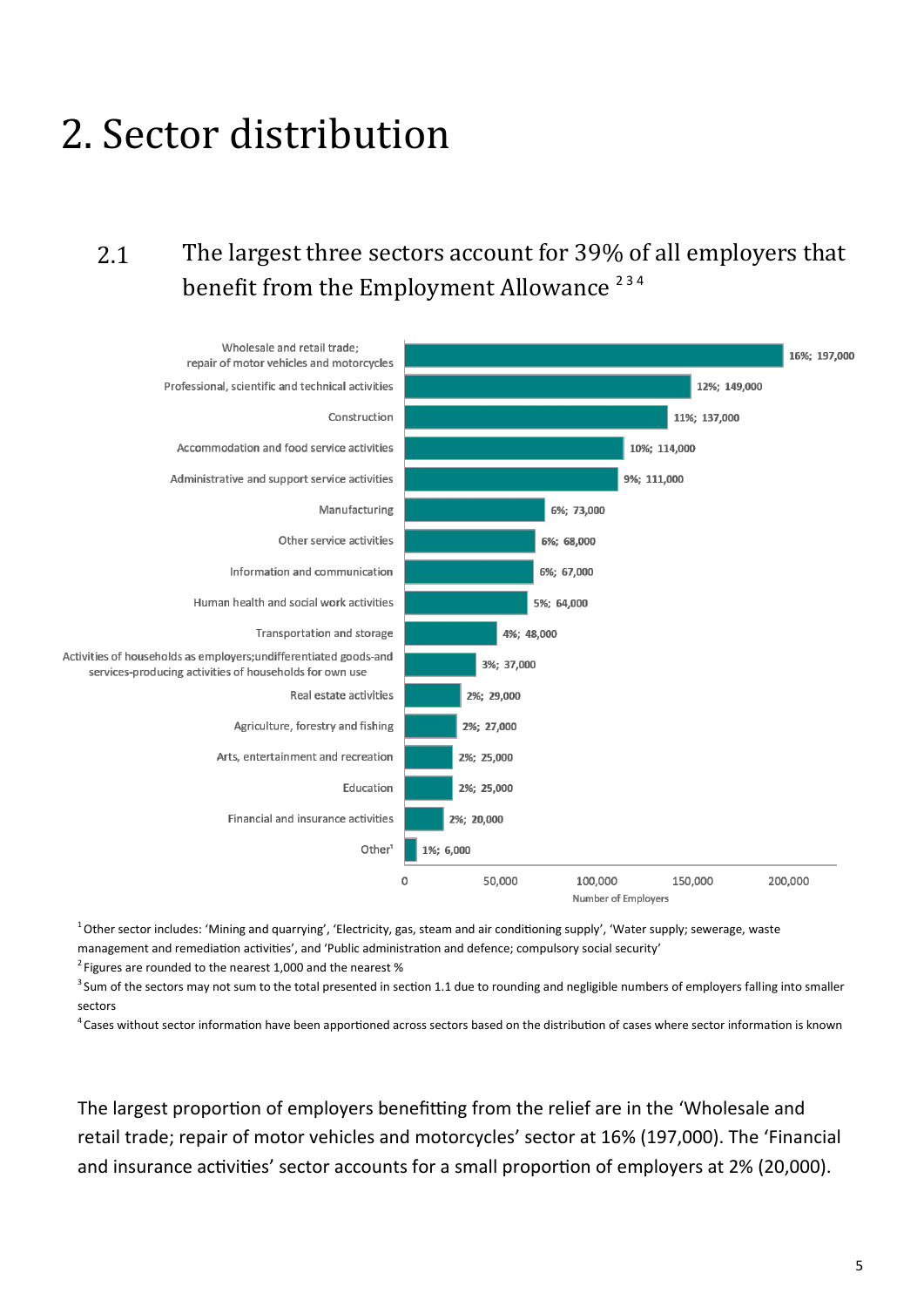## <span id="page-5-0"></span>3. Region distribution

### 3.1 The largest three regions account for 42% of all employers that benefit from the Employment Allowance<sup>1234</sup>



 $1$  Figures are rounded to the nearest 1,000 and the nearest %

<sup>2</sup> Sum of the regions may not sum to the total presented in section 1.1 due to rounding and small numbers of employers which fall outside these regions

<sup>3</sup> Cases without region information have been apportioned across regions based on the distribution of cases where region information is known <sup>4</sup>Location information is taken from the BLT which contains details of enterprise level addresses. Large enterprises tend to operate from multiple locations, and a single postcode may not necessarily reflect where they carry out their operations

The largest proportion of employers benefitting from the relief are based in London at 18% (210,000). This is followed by the South East at 14% (170,000) and the North West at 10% (122,000).

Northern Ireland had the least proportion of employers benefitting from the relief at 3% (32,000).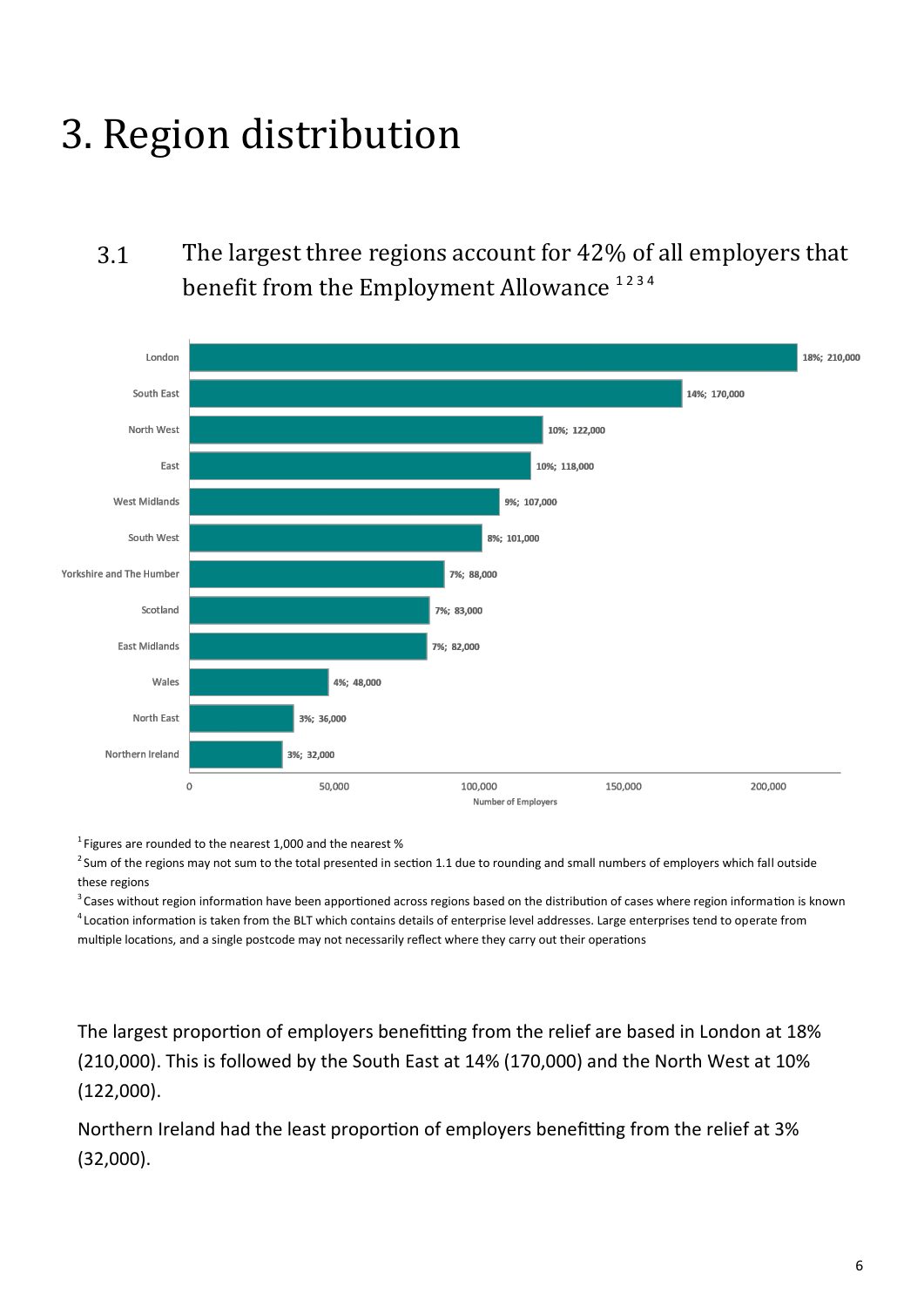## <span id="page-6-0"></span>4. Constituency distribution

4.1 All parliamentary constituencies have employers that benefit from the Employment Allowance



Leaflet | Contains National Statistics data. Crown copyright and database right 2019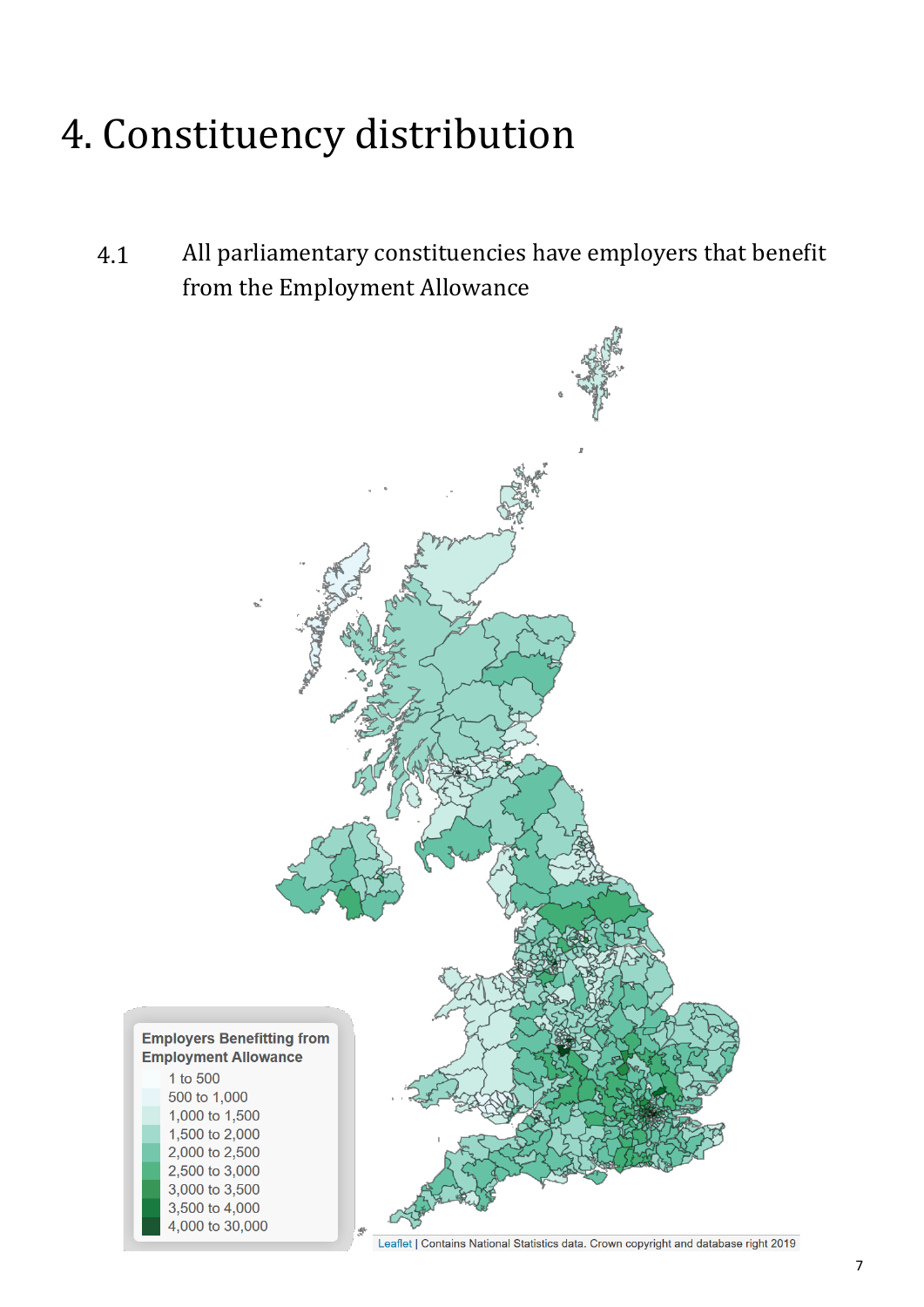### <span id="page-7-0"></span>5. Employer size distribution

5.1 The vast majority (81%) of employers that benefit from the Employment Allowance are 'micro' employers<sup>1234</sup>



 $1$  Figures are rounded to the nearest 1,000 and the nearest %

 $2$  Sum of employer sizes may not sum to the total presented in section 1.1 due to rounding

<sup>3</sup> Cases without employer size information have been apportioned across bands based on the distribution of cases where employer size information is known

 $4$  Employer size information is taken as the number of employees being employed by the PAYE scheme at the end of the tax year. This may not be entirely representative of actual employer size where businesses have large fluctuations in employment seasonality over the course of the year. Employers may also have multiple PAYE schemes.

Large businesses only account for 1% (6,000) of employers benefitting from the relief.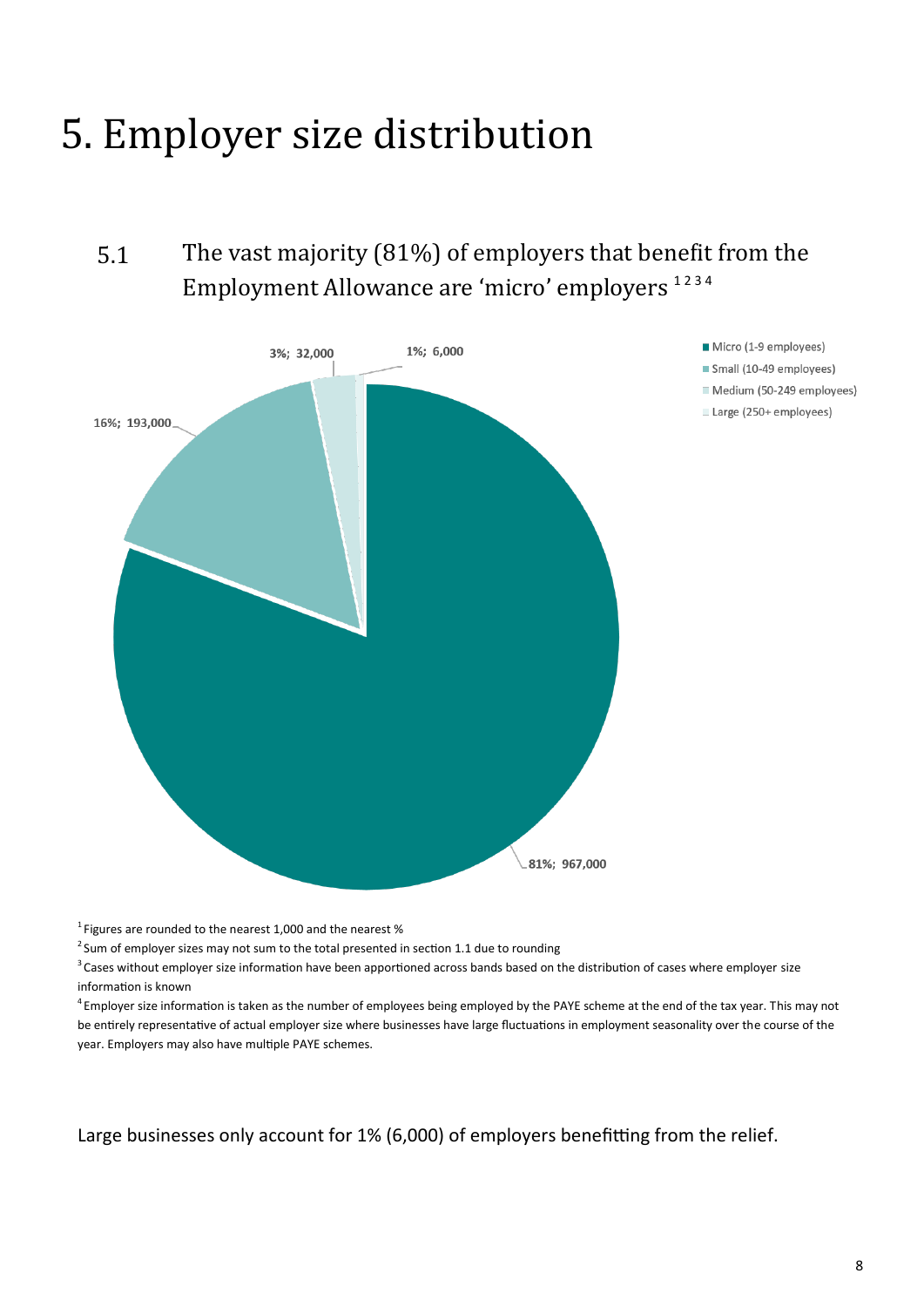### <span id="page-8-0"></span>6. Commentary

#### 6.1 Disclaimer

#### **An Official Statistics Publication**

These Official Statistics are produced to high professional standards in accordance with the Statistics and Registration Service Act 2007, signifying compliance with the Code of Practice for Official Statistics. They will undergo regular quality assurance reviews to ensure that they meet customer needs and are produced free from any political interference.

#### 6.2 Further information about the Employment Allowance

These Official Statistics provide users with information on the Employment Allowance for the 2019 to 2020 tax year. In this release, employers are classified as benefitting from the Employment Allowance if they have had an amount of the allowance offset against their Class 1 Secondary National Insurance Contributions (NICs), hereafter referred to as employer NICs, paid to HMRC.

The Employment Allowance came into effect in April 2014 and provided eligible employers with a reduction of up to £2,000 in their employer NICs liabilities. In April 2016, the allowance rose to £3,000. Initially, the allowance was available to business, charities, amateur sports clubs; and as of April 2015, domestic employers of care and support workers are also eligible to claim the allowance. As of April 2016, limited companies where the director is the only employee with paid earnings above the Secondary Threshold for NICs are no longer able to claim the allowance. Other domestic employers and public sector employers where at least 50% of their work is of a public nature are not eligible for the allowance.

As of April 2020, the allowance was targeted to employers with an employer NICs liability below £100,000 in the previous tax year and the value of the allowance was increased to £4,000. These changes will be reflected in the statistics published in Spring 2021.

The Employment Allowance can be claimed through an employer's payroll system which is then processed through HMRC's Pay As You Earn (PAYE) Real Time Information (RTI) system. An employer can claim their eligibility by submitting an Employer Payment Summary. When an employer then sends through their Full Payment Submissions when submitting their payroll, the allowance is offset against their employer NIC liabilities due on their employee(s).

Further guidance on the Employment Allowance can be found at: [https://www.gov.uk/claim](https://www.gov.uk/claim-employment-allowance)-employment[allowance.](https://www.gov.uk/claim-employment-allowance)